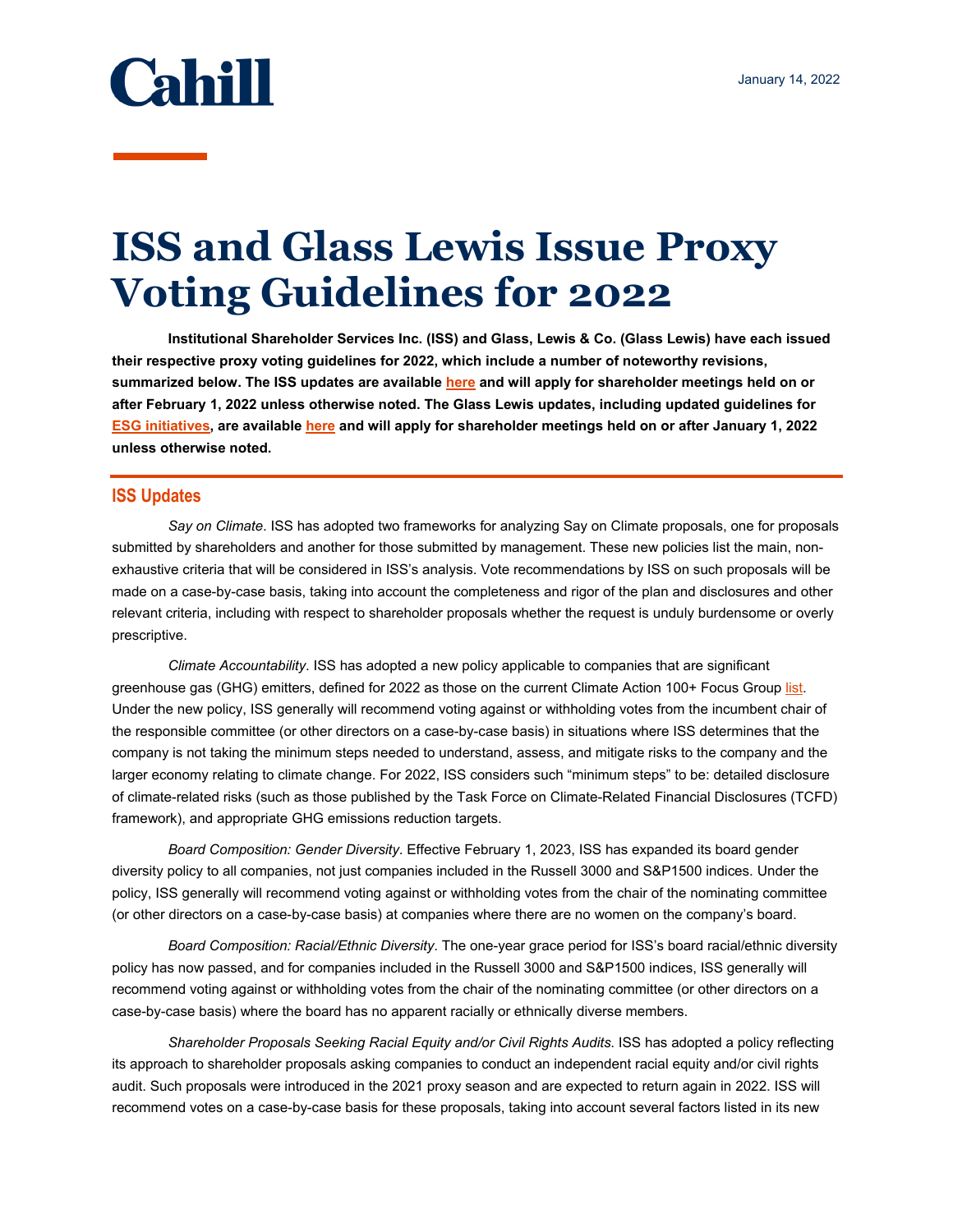policy. These factors focus on a company's established process or framework for addressing racial inequity and discrimination internally; its public statements and track record on racial justice; its engagement efforts; whether the company has been subject to relevant controversy, litigation, or regulatory action; and whether the company's actions are aligned with market norms on civil rights and racial or ethnic diversity.

*Multi-Class and Other Capital Structures with Unequal Voting Rights*. Beginning February 1, 2023, ISS generally will recommend voting against or withholding votes from directors individually, committee members, or the entire board (except new nominees, who will be considered on a case-by-case basis), at all companies with unequal voting rights, irrespective of when they first became public companies (with an exception for newly-public companies with a sunset provision of no more than seven years from the date of their IPO). To make sure the intent is perfectly clear, ISS noted that this policy update means that starting in 2023, ISS likely will recommend voting against directors at many large or iconic U.S. companies that have unequal voting rights structures, such as: Alphabet Inc., Meta Platforms, Inc. (formerly Facebook, Inc.), Ford Motor Company, Berkshire Hathaway Inc., and The New York Times Company. Capital structures with unequal voting rights may be multi-class structures but may also include classes of shares that are not entitled to vote on the same ballot items or for the same nominees, or stock with time-phased voting rights. For 2022, the current policy stands, under which ISS will recommend voting against or withholding votes from directors of newly-public companies that have multi-class capital structures with unequal voting rights without a reasonable time-based sunset provision (which ISS considers to be no more than seven years from the date of their IPO). ISS did modify the current policy applicable to newly-public companies to reflect that a "newly added reasonable sunset" would prevent negative recommendations in subsequent years. Foreshadowing future policies, ISS explained that this is the first step in formulation of policies against adverse governing provisions, which also include supermajority voting and staggered boards.

*Common and Preferred Stock Authorizations*. ISS has revised its policies for increases in authorized common or preferred stock. Each policy now reflects that ISS will apply the same dilution limits to companies with total shareholder returns in the bottom 10% of the U.S. market as it applies to any other company. Each policy now also identifies as problematic the existence of any outstanding, non-shareholder-approved poison pill, as opposed to one that has been adopted in the past three years.

*Equity Plans*. Effective for meetings held on or after February 1, 2023, ISS will use a "Value-Adjusted Burn Rate" in evaluating equity-based plans. ISS believes this calculation will more accurately measure the value of recently granted equity awards, by using a methodology that more precisely measures the value of option grants and calculations that are more readily understood and accepted by the market.

## **Glass Lewis Updates**

*Say on Climate*. Glass Lewis has updated its ESG guidelines to clarify its approach to assessing management- and shareholder-submitted Say on Climate proposals. Citing its concerns relating to "shareholders approving a company's business strategy," Glass Lewis generally will recommend opposition to shareholder proposals requesting that companies adopt a Say on Climate vote. However, when companies have adopted such a vote and are asking for shareholder input on their climate-related strategies, Glass Lewis will evaluate companies' climate transition plans on a case-by-case basis.

*Board Oversight of Environmental and Social Risk*. For companies included in the S&P 500 index, Glass Lewis generally will recommend voting against the governance committee chair of a company that does not provide explicit disclosure concerning the board's role in overseeing environmental and social issues. Glass Lewis also will note as a concern when boards of companies included in the Russell 1000 index fail to provide clear disclosure

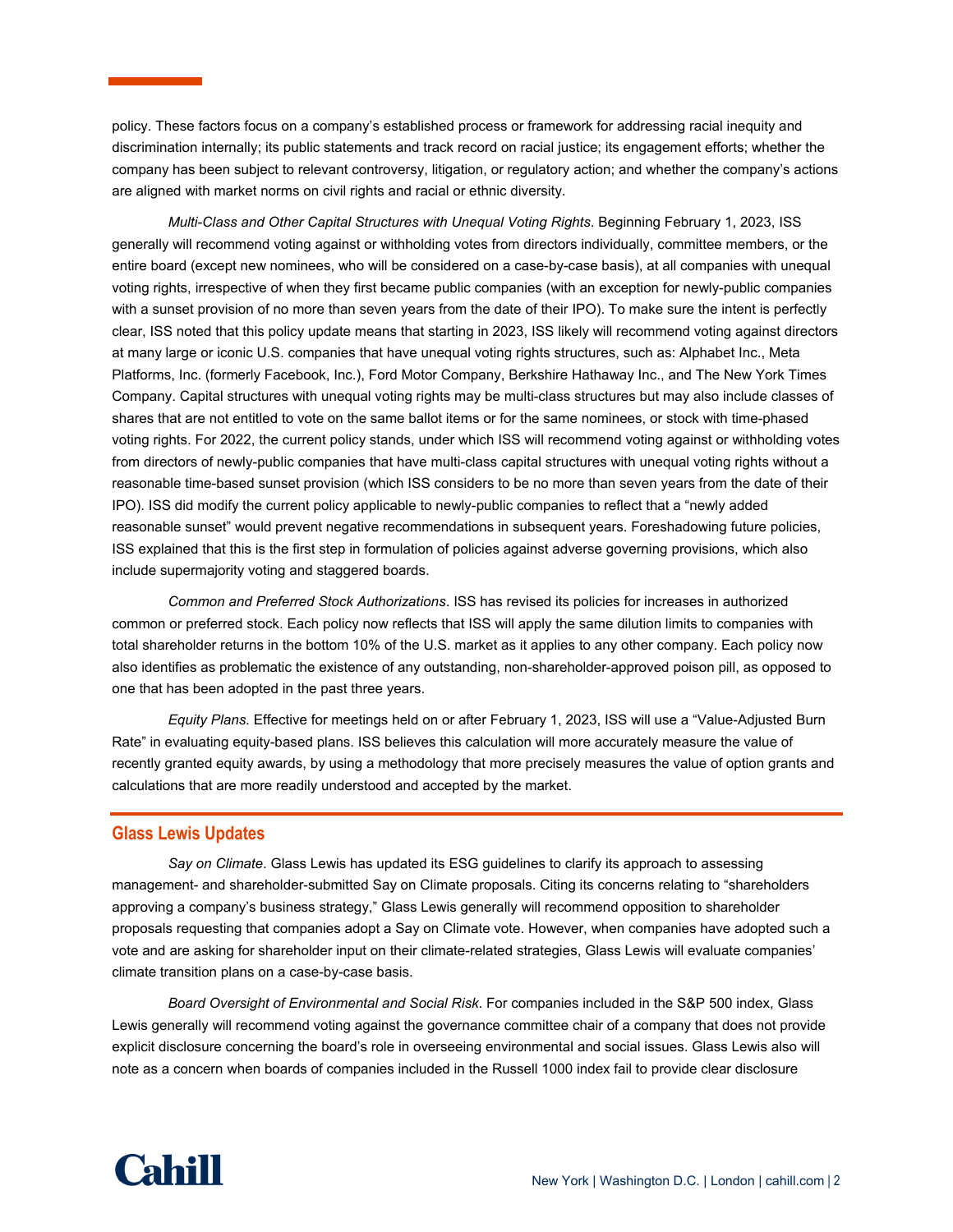concerning the board-level oversight of such issues. Glass Lewis noted that companies are best positioned to determine the appropriate structure of such oversight.

*Board Composition: Gender Diversity*. Glass Lewis has expanded its policy on board gender diversity and generally will recommend voting against the chair of the nominating committee of a board with fewer than two gender diverse directors, and against the entire nominating committee of a board with no gender diverse directors, at companies included in the Russell 3000 index. For companies outside the Russell 3000, and for all boards with six or fewer total directors, Glass Lewis's existing policy requiring a minimum of one gender diverse director will remain in place. Beginning with shareholder meetings held after January 1, 2023, Glass Lewis will transition from a fixed numerical approach to a percentage-based approach and generally will recommend voting against the nominating committee chair of a board that is not at least 30% gender diverse at Russell 3000 companies. Glass Lewis also has replaced references in its guidelines to female directors with "gender diverse directors," defined as women and directors who identify with a gender other than male or female. Glass Lewis also stated that it will recommend in accordance with board composition requirements set forth in applicable state laws, but it generally will refrain from recommending against directors when those applicable state laws do not mandate board composition requirements, are non-binding, or only impose disclosure or reporting requirements.

*Director Diversity Disclosure*. Glass Lewis now may recommend voting against the chair of the nominating and/or governance committee at companies included in the S&P 500 index that fail to provide disclosure in each of the following categories: (1) the percentage of racial/ethnic diversity represented on the board; (2) whether the board's definition of diversity explicitly includes gender and/or race/ethnicity; (3) whether the board has a policy requiring women and other diverse individuals to be part of the director candidate pool; and (4) board skills disclosure. Beginning in 2023, for S&P 500 companies that have not disclosed individual or aggregate racial/ethnic minority demographic information, Glass Lewis generally will recommend voting against the chair of the governance committee.

*Multi-Class and Other Capital Structures with Unequal Voting Rights*. Glass Lewis now will recommend voting against the chair of the governance committee at companies with a multi-class share structure and unequal voting rights if they are not subject to a reasonable sunset provision (generally seven years or less).

*Committee Chairs on Staggered Boards*. If a committee chair is not up for election due to a staggered board structure, and where Glass Lewis has identified multiple other concerns, it generally will recommend voting against other members of the relevant committee who are up for election, on a case-by-case basis.

*Waiver of Age and Tenure Policies*. Glass Lewis has revised its approach to boards waiving their age and/or tenure policies, and it generally will recommend voting against the nominating and governing committee chair where a board has waived its limits for two or more consecutive years. Glass Lewis did indicate it would consider whether the board has a compelling rationale behind its waiver, such as consummation of a corporate transaction.

*Written Consent*. In evaluating shareholder proposals requesting that companies lower the ownership threshold required to initiate written consent, Glass Lewis generally will recommend voting in favor of lowering the threshold when the company has no special meeting provision, or only allows shareholders owning more than 15% of its shares the ability to call a special meeting. Glass Lewis generally will recommend opposition to lowering the ownership threshold necessary to initiate written consent if the company has a 15% or lower ownership threshold to call a special meeting.

*Special Purpose Acquisition Company (SPAC) Governance*. Glass Lewis has added voting guidelines regarding SPACs. If Glass Lewis determines that the company has adopted overly-restrictive governing documents, where before the company goes public, the board adopts a multi-class share structure or an anti-takeover provision